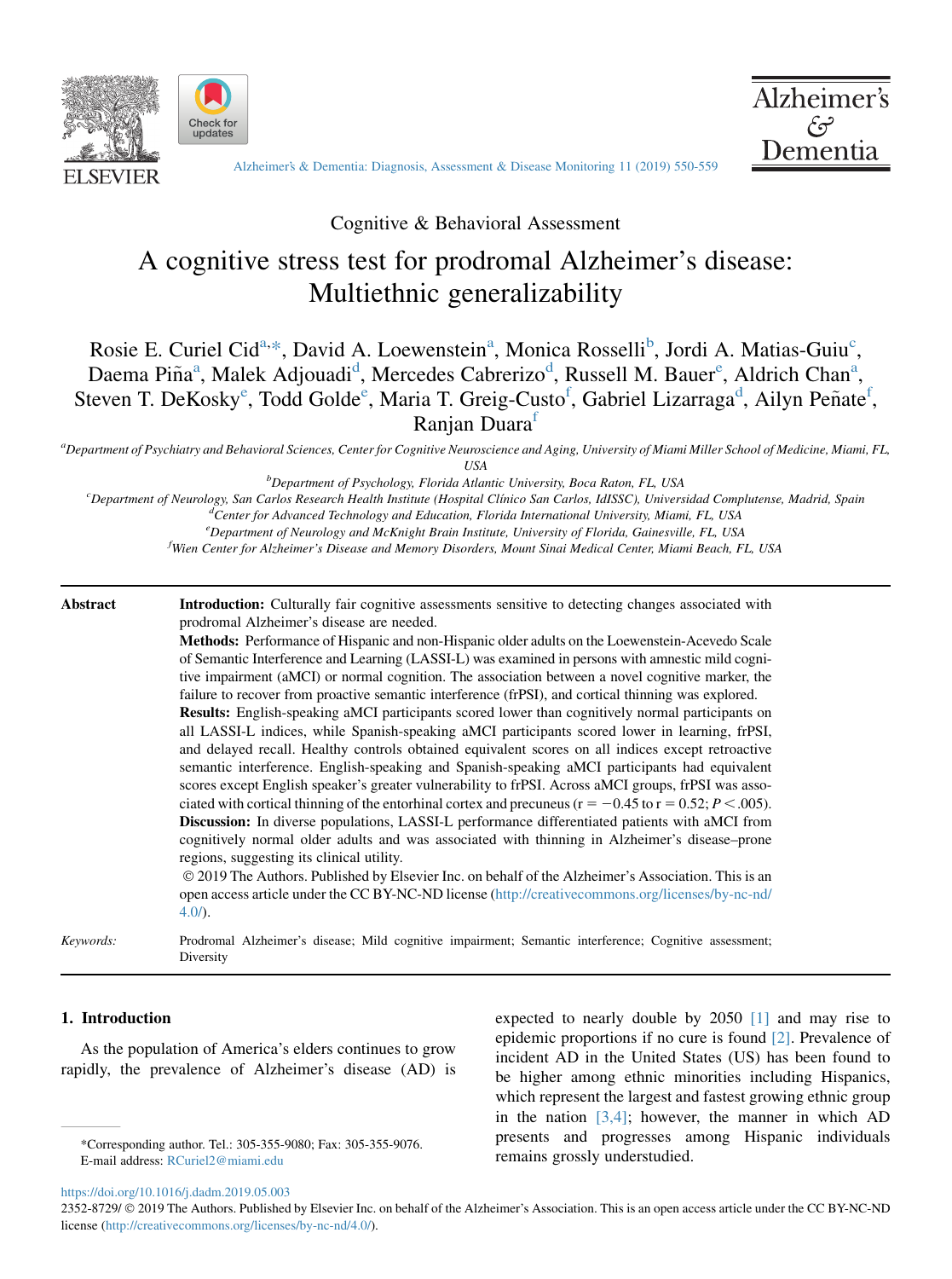Many cognitive outcome measures have not been subjected to examination for cultural, language, and education-related bias [\[5\]](#page-8-0) which can result in erroneous diagnoses and misinterpretation of behaviors that may deviate from their cultural norm  $[6,7]$ . While the field has attempted to address potential clinical diagnostic biases as it relates to educational variance  $[8-10]$ , these methods were not derived from studying diverse individuals at risk for AD. Cognitive outcome measures with greater sensitivity and specificity to detect subtle changes earlier on the disease continuum are needed  $[11]$ . Measuring these changes have been challenging because ubiquitously employed outcome measures, while relatively successful at distinguishing between normal cognition and later stage mild cognitive impairment (MCI), or dementia, are insensitive to detect cognitive change in clinically asymptomatic persons who have positive AD biomarkers. Moreover, the use of biomarkers in the diagnosis of MCI due to AD is often limited to clinical research settings, academic centers, or through clinical trials. Thus, it is imperative to develop effective clinical tools and become widely accessible and broadly utilized in any setting.

To address these concerns, our laboratory has developed cross-culturally sensitive "cognitive stress tests" that employ assessment paradigms sensitive to AD during the preclinical and prodromal stages. The Loewenstein-Acevedo Scale of Semantic Interference and Learning (LASSI-L) is unique in its ability to measure the failure to recover from proactive semantic interference (frPSI), a novel cognitive marker of early brain pathology highly associated with incipient AD. PSI occurs when previous learning (List A) interferes with the ability to learn a new list of semantically competing words (List B). The LASSI-L also taps the failure to recover from the effects of PSI (frPSI) or continued difficulty in recalling the semantically competing target words (List B) despite a second exposure, which is measured during a second cued recall trial of the List B words. This breakdown in memory has been shown to be superior to traditional memory measurement in detecting prodromal and preclinical stages of AD [\[11\]](#page-8-0) as has been referred to as a "cognitive stress test" [\[11,12\]](#page-8-0) because it was designed to elicit PSI, challenging the inhibition of previously learned semantically related material and making considerable demands on source memory [\[13\].](#page-8-0) Loewenstein et al. [\[12\]](#page-8-0) showed that frPSI on the LASSI-L is highly associated with increased amyloid load in cognitively normal elders and with volumetric loss and cortical thinning among those with early amnestic MCI (aMCI) [\[14\].](#page-8-0) Matias-Guiu et al. [\[15\]](#page-8-0) led the translation of the LASSI-L for a Spaniard population. They generated age- and education-adjusted normative data using logistic regression and validated the LASSI-L for the diagnosis of aMCI and mild AD among 97 healthy participants: 34 individuals with aMCI and 33 with mild AD. They found high internal consistency (0.932) and moderate convergent validity with the Free and Cued Selective Reminding Test. The area under the

receiver-operating characteristic curve for discriminating between healthy controls and aMCI was 0.909, and between controls and mild AD was 0.986. LASSI-L subscales representing maximum encoding, frPSI, and delayed recall yielded the highest diagnostic accuracy, which deemed the LASSI-L a reliable and valid test that could be used for the diagnosis of aMCI and mild AD in a Spanish-speaking population. Subsequent work by this group aimed to compare the diagnostic accuracy of the Free and Cued Selective Reminding Test and the LASSI-L for the diagnosis of prodromal AD using 18F-fluorodeoxyglucose positron emission tomography as a reference [\[16\]](#page-8-0). The results indicated that frPSI and delayed recall as measured by the LASSI-L allowed for better classification AD/non-AD in comparison to the Free and Cued Selective Reminding Test providing further evidence that frPSI might be a key cognitive marker of prodromal AD with early diagnostic utility. Recent preliminary work by Sanchez et al. [\[17\]](#page-8-0) in Buenos Aires, Argentina, studied performance on the LASSI-L among Hispanic middle-aged asymptomatic children of patients with late-onset AD. Notably, frPSI deficits differentiated this at-risk group from ageequivalent controls without a family history of late-onset AD and were related to decreased brain connectivity on functional magnetic resonance imaging (MRI).

The present study evaluates comparative performance on the LASSI-L among older adults diagnosed with aMCI versus controls with normal cognition in two culture/language groups: predominantly Spanish-speaking older adults who identified as Hispanic from various countries in Latin America, and primarily Englishspeaking older adults, most of whom identified as European-American. We were particularly interested in performance as it relates to frPSI (measured by total correct scores on the second cued recall trial of List B). A second aim of the current investigation was to determine the extent to which scores on the LASSI-L B2 cued recall trial (sensitive to frPSI) was associated with cortical thinning on MRI in AD-prone brain regions in both Hispanic and non-Hispanic aMCI groups compared to controls. Performance across groups for other LASSI-L indices (maximum learning [cued A2], PSI [cued B1], retroactive semantic interference [cued A3] and delayed recall) were also studied, given that these indices have previously demonstrated the ability to differentiate between older adults with and without cognitive impairment [\[11–16\].](#page-8-0)

### 2. Methods

#### 2.1. Participants

For the purposes of the current investigation, we studied 247 participants, aged 60 to 98 (114 predominant Spanish speakers and 133 predominant English speakers), from a National Institute of Health funded longitudinal study at the University of Miami Miller School of Medicine as well as from the 1Florida Alzheimer's Disease Research Center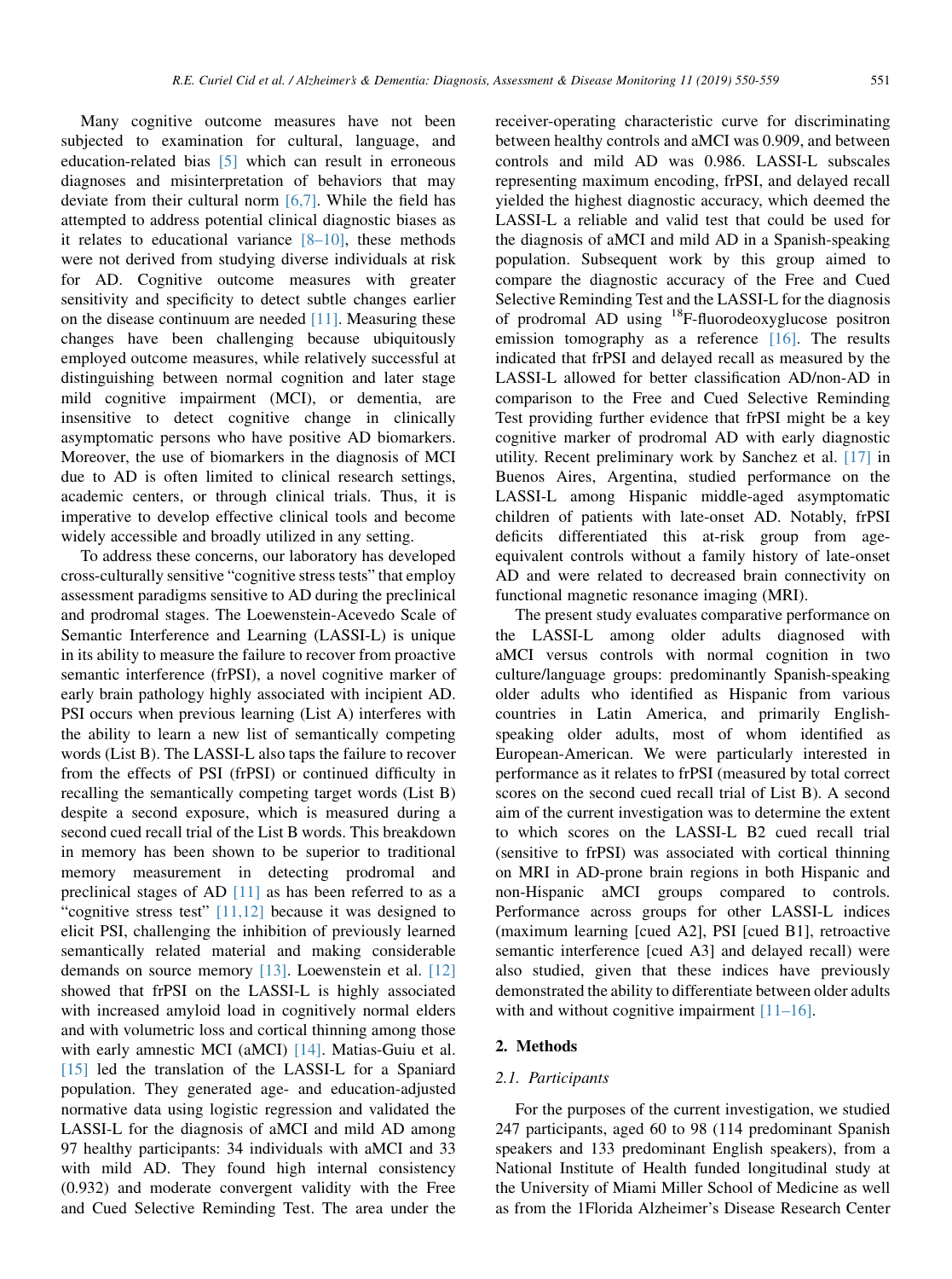|                         | English-speaking<br>$CN n = 62$ | Spanish-speaking<br>$CN n = 51$ | English-speaking<br>aMCI $n = 71$ | Spanish-speaking<br>aMCI $n = 63$ | F-value or<br>$X^2$ value | P value |
|-------------------------|---------------------------------|---------------------------------|-----------------------------------|-----------------------------------|---------------------------|---------|
| Age                     | 73.89 <sup>ab</sup>             | $70.74^{\rm a}$                 | $75.18^{b}$                       | $74.00^{ab}$                      | 3.33                      | .02     |
| $(range 60-98 years)$   | $SD = 8.3$                      | $SD = 6.2$                      | $SD = 8.5$                        | $SD = 7.4$                        |                           |         |
| Years of education      | $15.83^{b}$                     | $13.22^{\rm a}$                 | $15.78^{ab}$                      | $13.76^{\rm a}$                   | 10.89                     | < .001  |
| $(range 4-21)$          | $SD = 2.6$                      | $SD = 3.6$                      | $SD = 2.9$                        | $SD = 3.4$                        |                           |         |
| Sex $(\%$ female)       | 69.4                            | 78.4                            | 46.5                              | 60.3                              | 14.64                     | .002    |
| $MMSE$ (range $23-30$ ) | $29.03^{b}$                     | 28.59 <sup>b</sup>              | $27.39^{a}$                       | 26.98 <sup>a</sup>                | 20.14                     | < .001  |
|                         | $SD = 1.2$                      | $SD = 1.5$                      | $SD = 2.1$                        | $SD = 1.8$                        |                           |         |

<span id="page-2-0"></span>Table 1 Demographic characteristics of 247 English- and Spanish-speaking aMCI and cognitively normal (CN) older adults

NOTE. Means with different alphabetic superscripts are statistically significant at  $P \le 0.05$  by the Tukey's honestly significant difference (HSD) procedure. For example: for age, the only means that are statistically significant after the Tukey's HSD adjustment was Spanish-speaking CN and English-speaking aMCI. P-values that were statistically significant at  $P < .05$  are indicated in bold.

Abbreviations: aMCI, amnestic mild cognitive impairment; MMSE, Mini-Mental State Examination; SD, standard deviation.

(ADRC) for this institutional review board–approved study. In both settings, common assessment protocols were employed with identical diagnostic criteria. At each site, an experienced clinician administered a standard clinical assessment protocol, which included the Clinical Dementia Rating (CDR) scale [\[18\]](#page-8-0) and the Mini-Mental State Examination (MMSE) [\[19\]](#page-8-0). In cases where there was evidence of cognitive decline by history and/or clinical examination, the clinician scored the Global CDR as 0.5 and a probable diagnosis of amnestic MCI (aMCI), pending the results of formal neuropsychological testing. Next, a standard neuropsychological battery was administered uniformly across sites independent of the clinical examination.

On the basis of the independent clinical interview and performance on the neuropsychological test battery, diagnostic groups were classified using the following criteria:

### 2.2. Amnestic MCI group

Participants were diagnosed to have aMCI if there were (1) subjective cognitive complaints by the participant and/or collateral informant; (2) evidence by clinical evaluation or a history of memory or other cognitive decline; (3) Global CDR scale of 0.5; (4) below expected performance on delayed recall of the Hopkins Verbal Learning Test, Revised or delayed paragraph recall from the National Alzheimer's Coordinating Center, Uniform Data Set as measured by a score that is 1.5 standard deviation or higher, below the mean using age-, education-, and language-related norms.

## 2.3. Cognitively normal group

Participants were deemed cognitively normal if there were (1) no subjective cognitive complaints made by the participant and/or a collateral informant; (2) no evidence by clinical evaluation or history of memory or other cognitive decline after an extensive interview with the participant and an informant; (3) Global CDR scale of 0; (4) all memory and nonmemory measures described previously were no lower than 1.0 standard deviation below normal limits for age, education, and language group.

The vast majority of the predominantly English-speaking sample included U.S. born Americans of European descent who were native English speakers and identified as non-Hispanic. The predominantly Spanish-speaking sample included all native Spanish speakers who had immigrated to the United States from a Latin American country and self-identified as Hispanic. Some of the predominantly Spanish-speaking participants were bilinguals, proficient in both languages. We administered the entire test battery in the participants' dominant and preferred language by highly trained and fluent Spanish/English bilingual psychometricians. There were no predominantly Spanish-speaking individuals who had the tests administered in English in the present study. There was careful determination of what the appropriate test language should be to test our bilingual individuals that included a questionnaire to determine language proficiency, consideration of the language that they were educated in, as well as their subjectively preferred language. This resulted in 62 cognitively normal participants who were tested in English and 51 cognitively normal participants who were tested in Spanish (Table 1). In addition, 71 aMCI participants were tested in English, while 63 Hispanic aMCI participants were tested in Spanish, their dominant and preferred language.

#### 3. Materials and methods

#### 3.1. Neuropsychological measures

The neuropsychological battery included the Hopkins Verbal Learning Test, Revised [\[20\]](#page-8-0), delayed paragraph recall from the Uniform Data Set of the National Alzheimer's Coordinating Center [\[21\],](#page-8-0) Category Fluency [\[22\],](#page-8-0) Block Design of the Wechsler Adult Intelligence Scale, Fourth Edition [\[23\]](#page-8-0), and the Trail Making Test (Parts A and B)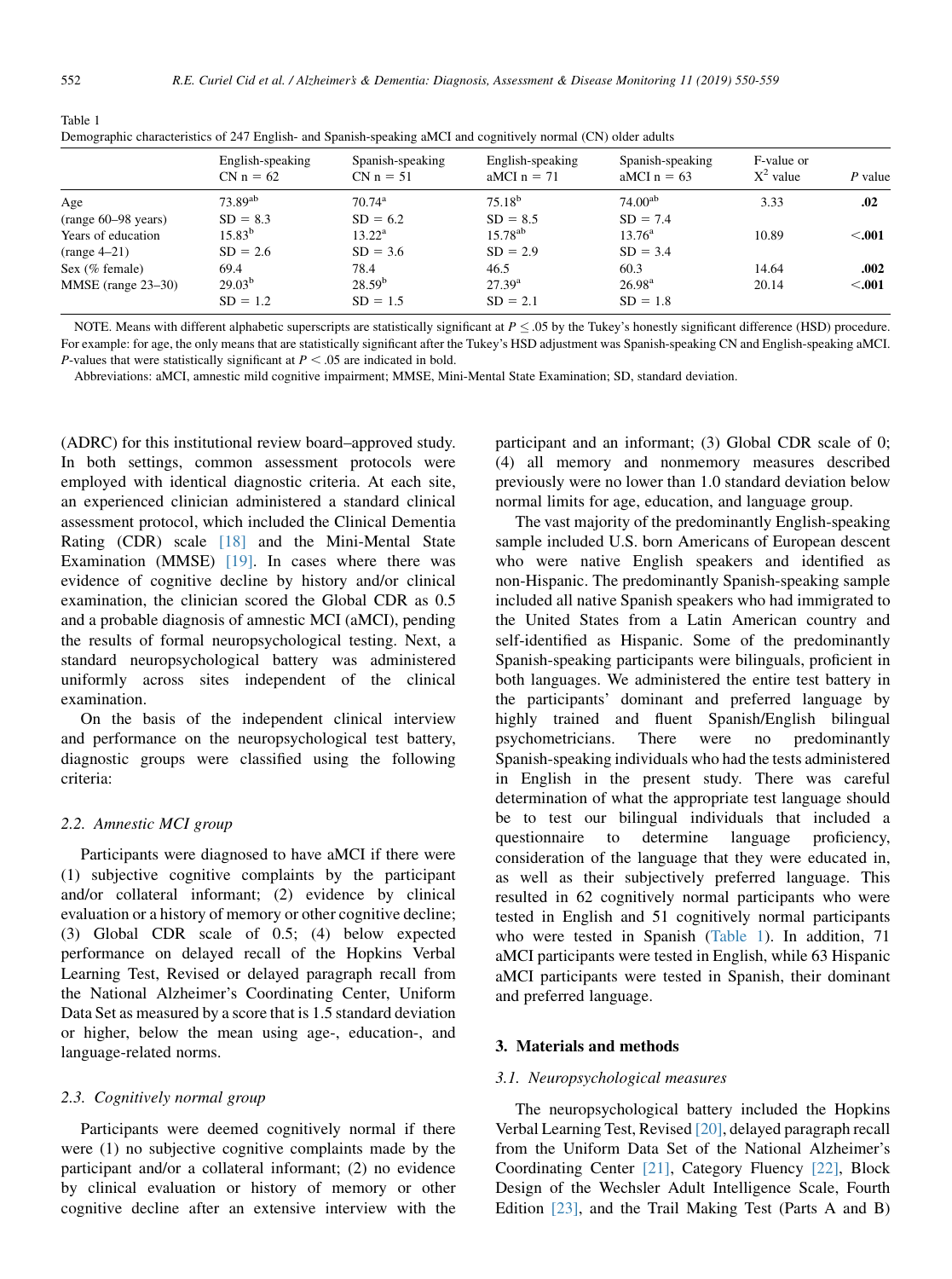<span id="page-3-0"></span>

| Table 2                                                                                                            |  |
|--------------------------------------------------------------------------------------------------------------------|--|
| LASSL-L subscale performance among 247 English- and Spanish-speaking cognitively normal (CN) and aMCI older adults |  |

| LASSI-L<br>subscales                                                                                  | English-speaking<br>$CN. n = 62$                                  | Spanish-speaking<br>$CN. n = 51$                                     | English-speaking<br>aMCI, $n = 71$           | Spanish-speaking<br>aMCI, $n = 63$           | F-value adjusted<br>for age, sex, and<br>education | P value | Eta-squared<br>uncorrected<br>effect size |
|-------------------------------------------------------------------------------------------------------|-------------------------------------------------------------------|----------------------------------------------------------------------|----------------------------------------------|----------------------------------------------|----------------------------------------------------|---------|-------------------------------------------|
| Maximum storage<br>(A2 cued recall)                                                                   | $13.50^{\rm a}$<br>$SD = 1.5$                                     | $13.06^{\rm a}$<br>$SD = 1.5$                                        | $11.27^b$<br>$SD = 2.3$ (range 5–15)         | $11.24^b$<br>$SD = 2.0$ (range 6–14)         | 19.52                                              | < .001  | 23.56%                                    |
| Proactive semantic<br>interference                                                                    | $(range9-15)$<br>$7.68^{\rm a}$<br>$SD = 2.8$                     | $(range 8-15)$<br>$7.43^{ab}$<br>$SD = 2.7$                          | $5.54^{\circ}$<br>$SD = 2.4$ (range 3–14)    | $6.06^{bc}$<br>$SD = 2.2$ (range 1–11)       | 8.44                                               | < .001  | 11.97%                                    |
| (B1 cued recall)<br>Failure to recover from<br>proactive<br>semantic interference<br>(B2 cued recall) | $(range 3-14)$<br>$11.44^{\rm a}$<br>$SD = 2.3$<br>$(range 5-15)$ | $(range 2-12)$<br>$11.02^{\rm a}$<br>$SD = 2.2$<br>$(range 6-15)$    | 8.30 <sup>c</sup><br>$SD = 2.5$ (range 2–14) | 9.37 <sup>b</sup><br>$SD = 2.2$ (range 5–14) | 21.54                                              | < .001  | 24.32%                                    |
| Retroactive semantic<br>interference                                                                  | $8.79^{a}$<br>$SD = 2.4$                                          | $7.2^b$<br>$SD = 2.1$                                                | 6.47 <sup>b</sup><br>$SD = 2.0$ (range 1-10) | $6.37^{b}$<br>$SD = 2.0$ (range 1-11)        | 16.10                                              | < .001  | 16.65%                                    |
| (A3 cued recall)<br>Delayed free recall<br>(both Lists A and B)                                       | $(range 3-14)$<br>$19.50^{\rm a}$<br>$SD = 4.7$<br>$(range 0-28)$ | $(range 3-12)$<br>18.0 <sup>a</sup><br>$SD = 3.8$<br>$(range 10-26)$ | $13.30^{b}$<br>$SD = 5.9$ (range 0-24)       | $13.64^b$<br>$SD = 5.5$ (range 0-24)         | 20.55                                              | < .001  | 22.91%                                    |

NOTE. Unadjusted means are presented. Means with different alphabetic superscripts are statistically significant at  $P < .05$  by the Sidak procedure after statistical adjustment for age, education, and sex. P-values that were statistically significant at  $P < .05$  are indicated in bold.

Abbreviations: aMCI, amnestic mild cognitive impairment; LASSL-L, Loewenstein-Acevedo Scale of Semantic Interference and Learning; SD, standard deviation.

[\[24\].](#page-8-0) For Spanish speakers, previously validated Spanish language versions of tests and test instructions were used. When these were not available, translations were conducted using the Brislin method for cross-cultural research [\[25\].](#page-8-0) The LASSI-L was not used for diagnostic determination.

## 3.2. Loewenstein-Acevedo Scale of Semantic Interference and Learning

The LASSI-L employs controlled learning and cued recall to maximize storage of a list of to-be-remembered target words representing three semantic categories [\[11\].](#page-8-0) Test-retest reliabilities of the LASSI-L have been shown to be high in previous studies ( $r = 0.60$  to  $r = 0.89$ ) among aMCI and early dementia, and the accuracy of classification of older adults with MCI versus cognitively normal has exceeded 90% [\[26,27\]](#page-8-0). The LASSI-L has demonstrated adequate test-retest reliabilities, and high discriminative and concurrent validity [\[15–17,26,27\].](#page-8-0)

During the administration of the LASSI-L, the examinee is instructed to remember a list of 15 common words that belong to one of the three semantic categories. The first presentation is followed by free recall and then a cued recall trial. Then, the same list is presented for a second time,

#### Table 3

Comparison of average proportion of intrusion errors on LASSL-L as a function of total responses on measures of maximum learning on subscales susceptible to proactive and retroactive semantic interference across different groups ( $N = 247$ )

| LASSL-L indices                                                         | English-speaking<br>$CN. n = 62$           | Spanish-speaking<br>$CN. n = 51$                            | English-speaking<br>aMCI, $n = 71$                         | Spanish-speaking<br>aMCI, $n = 63$                           | F-value adjusted<br>for age, education,<br>and sex |        | Uncorrected<br>effect size<br>P value eta-squared |
|-------------------------------------------------------------------------|--------------------------------------------|-------------------------------------------------------------|------------------------------------------------------------|--------------------------------------------------------------|----------------------------------------------------|--------|---------------------------------------------------|
| Mean $%$ List A2                                                        | $2.6\%$ <sup>a</sup>                       | $4.1\%$ <sup>a</sup>                                        | $6.5\%$ <sup>ab</sup>                                      | $9.9\%$ <sup>bc</sup>                                        | 7.02                                               | < .001 | $10.98\%$                                         |
| semantic intrusions $SD = 4.5\%$<br>(maximum storage)<br>Mean % List B1 | $(range(0.0-.19)$<br>$28.0\%$ <sup>a</sup> | $SD = 6.0\%$<br>$(range(0.0-.24))$<br>$27.3\%$ <sup>a</sup> | $SD = 9.2\%$<br>$(range(0.0-.31)$<br>$41.9\%$ <sup>b</sup> | $SD = 13.0\%$<br>$(range(0.0-.33))$<br>$41.6\%$ <sup>b</sup> | 6.79                                               | < .001 | $10.17\%$                                         |
| semantic intrusions $SD = 21\%$<br>(PSI)                                | $(range = 0.00 - .71)$                     | $SD = 20\%$<br>$(range = 0.00 - 0.82)$                      | $SD = 23\%$<br>$(range = 0.00 - 0.92)$                     | $SD = 19.2\%$<br>$(range = 0.00 - .78)$                      |                                                    |        |                                                   |
| Mean % List B2<br>semantic intrusions $SD = 12\%$                       | $13.9\%$ <sup>a</sup>                      | $14.2\%$ <sup>a</sup><br>$SD = 12\%$                        | $27.60\%$ <sup>b</sup><br>$SD = 18\%$                      | $26.5\%$ <sup>b</sup><br>$SD = 14\%$                         | 12.96                                              | < .001 | 16.62%                                            |
| (frPSI)                                                                 | $(range = 0.00 - .58)$                     | $(range = 0.00 - .42)$                                      | $(range = 0.00 - .70)$                                     | $(range = 0.00 - .58)$                                       |                                                    |        |                                                   |
| Mean% List A3<br>semantic intrusions $SD = 16\%$                        | $24.5\%$ <sup>a</sup>                      | $32.3\%$ <sup>ab</sup><br>$SD = 19$                         | 38.5 % $b^{\rm b}$<br>$SD = 20\%$                          | 43.9 % <sup>bc</sup><br>$SD = 17\%$                          | 10.36                                              | < .001 | 14.22%                                            |
| (RSI)                                                                   | $(range = 0.00 - 63)$                      | $(range = 0.00 - .73)$                                      | $(range = 0.00 - 0.80)$                                    | $(range = 0.00 - .78)$                                       |                                                    |        |                                                   |

NOTE. Means with different alphabetic superscripts are statistically significant at  $P < .05$  by the Tukey's honestly significant difference (HSD) test. P-values that were statistically significant at  $P < .05$  are indicated in bold.

Abbreviations: aMCI, amnestic mild cognitive impairment; CN, cognitively normal; frPSI, failure to recover from proactive semantic interference; LASSL-L, Loewenstein-Acevedo Scale of Semantic Interference and Learning; RSI, retroactive semantic interference.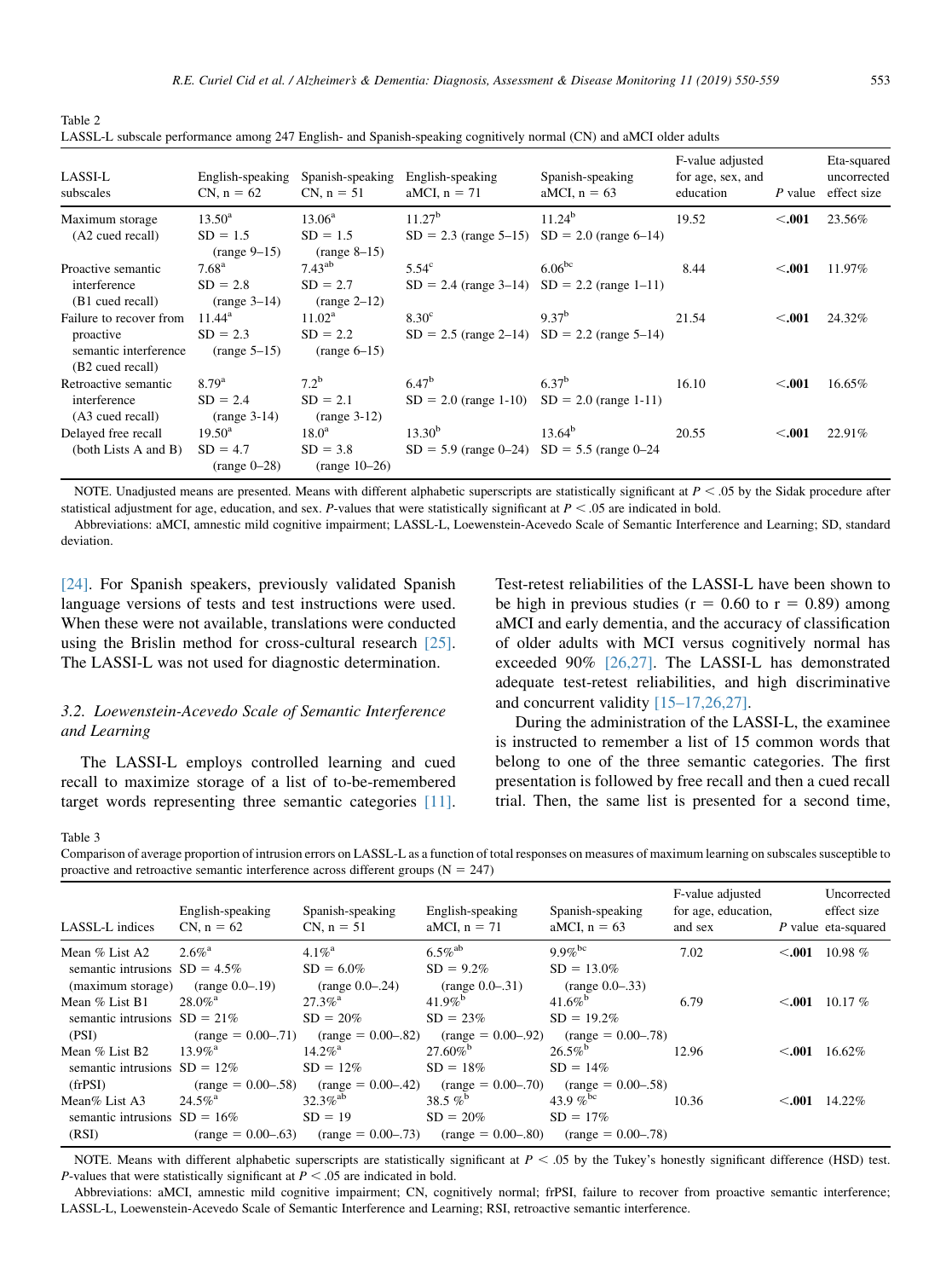<span id="page-4-0"></span>Table 4

| Brain regions of<br>interest | English-speaking<br>$CN (n = 42)$    | Spanish-speaking<br>$CN (n = 25)$ | English-speaking<br>aMCI $(n = 46)$ | Spanish-speaking<br>aMCI $(n = 36)$ | F-value<br>adjusted<br>for age | $P$ value | Effect<br>size |
|------------------------------|--------------------------------------|-----------------------------------|-------------------------------------|-------------------------------------|--------------------------------|-----------|----------------|
| Entorhinal cortex            | 6.62 <sup>b</sup>                    | 6.9 <sup>b</sup>                  | $5.97^{\rm a}$                      | $6.13^{ab}$                         | 7.19                           | < 0.001   | 12.13%         |
|                              | $SD = .74$ (range)                   | $SD = .7$ (range                  | $SD = .98$ (range)                  | $SD = .78$ (range                   |                                |           |                |
| Parahippocampal              | $4.7 - 7.9$<br>$5.29$ <sup>abc</sup> | $4.9 - 8.2$<br>$5.60^\circ$       | $3.9 - 8.0$<br>$5.11^{\rm b}$       | $4.4 - 7.3$<br>5.09 <sup>ab</sup>   | 4.11                           | .008      | 9.67%          |
|                              | $SD = .52$ (range                    | $SD = .58$ (range                 | $SD = .60$ (range                   | $SD = .68$ (range                   |                                |           |                |
|                              | $3.9 - 6.3$                          | $3.9 - 6.6$                       | $3.8 - 6.2$                         | $3.6 - 6.6$                         |                                |           |                |
| Precuneus                    | 4.46                                 | 4.59                              | 4.44                                | 4.42                                | 1.39                           | .25       | 3.90%          |
|                              | $SD = .32$ (range                    | $SD = .19$ (range                 | $SD = .31$ (range                   | $SD = .3$ (range                    |                                |           |                |
|                              | $3.4 - 5.1$                          | $4.2 - 5.0$                       | $3.9 - 5.2$                         | $3.6 - 5.0$                         |                                |           |                |
| Posterior cingulate          | $4.82^{b}$                           | $4.86^{b}$                        | $4.73^{ab}$                         | 4.62 <sup>a</sup>                   | 3.89                           | .01       | 6.33%          |
|                              | $SD = .32$ (range                    | $SD = .31$ (range                 | $SD = .24$ (range                   | $SD = .38$ (range                   |                                |           |                |
|                              | $4.1 - 5.4$                          | $4.3 - 5.6$                       | $4.3 - 7.9$                         | $4.7 - 5.3$                         |                                |           |                |
| Superior frontal             | 5.12                                 | 5.20                              | 5.05                                | 5.10                                | 1.57                           | .20       | 3.00%          |
|                              | $SD = .29$ (range                    | $SD = .24$ (range                 | $SD = .27$ (range                   | $SD = .31$ (range                   |                                |           |                |
|                              | $4.4 - 5.9$                          | $4.7 - 5.6$                       | $4.4 - 5.8$                         | $4.5 - 5.9$                         |                                |           |                |
| Rostral middle               | 4.44                                 | 4.58                              | 4.45                                | 4.53                                | 1.92                           | .13       | 4.40%          |
| frontal                      | $SD = .26$ (range                    | $SD = 25$ (range                  | $SD = .27$ (range)                  | $SD = .32$ (range                   |                                |           |                |
|                              | $3.8 - 5.0$                          | $4.2 - 5.2$                       | $3.8 - 5.0$                         | $3.8 - 5.4$                         |                                |           |                |
| Superior temporal            | 5.13                                 | 5.22                              | 5.03                                | 5.03                                | 2.47                           | .06       | 6.24%          |
|                              | $SD = .31$ (range                    | $SD = .23$ (range                 | $SD = .37$                          | $SD = .31$ (range                   |                                |           |                |
|                              | $4.5 - 5.9$                          | $4.8 - 5.8$                       | $(range 4.2 - 5.8)$                 | $4.0 - 5.5$                         |                                |           |                |
| Inferior temporal            | $5.25^{ab}$                          | $5.42^b$                          | $5.16^{\rm a}$                      | $5.33^{ab}$                         | 3.48                           | .02       | 7.08%          |
|                              | $SD = .35$ (range                    | $SD = .28$ (range                 | $SD = .40$ (range                   | $SD = .34$ (range                   |                                |           |                |
|                              | $4.4 - 5.9$                          | $4.9 - 5.9$                       | $3.8 - 6.0$                         | $4.5 - 5.9$                         |                                |           |                |
| Superior parietal            | 4.09 <sup>a</sup>                    | $4.26^{ab}$                       | $4.17^{ab}$                         | 4.27 <sup>b</sup>                   | 4.01                           | .01       | 4.74%          |
|                              | $SD = .25$ (range                    | $SD = .2$ (range                  | $SD = .26$ (range                   | $SD = .3$ (range                    |                                |           |                |
|                              | $4.0 - 5.1$                          | $4.3 - 5.2$                       | $3.9 - 5.3$                         | $3.8 - 5.1$                         |                                |           |                |
| Inferior parietal            | 4.54                                 | 4.72                              | 4.55                                | 4.58                                | 2.36                           | .06       | 6.63%          |
|                              | $SD = .28$ (range                    | $SD = .21$ (range                 | $SD = .26$ (range                   | $SD = .30$ (range                   |                                |           |                |
|                              | $4.3 - 5.9$                          | $4.9 - 5.9$                       | $4.5 - 6.1$                         | $4.8 - 6.1$                         |                                |           |                |

Cortical thickness among different diagnostic groups  $(n = 149)$ 

NOTE. Means with different alphabetic superscripts are statistically significant at  $P < .05$  by the Sidak procedure.

Abbreviations: aMCI, amnestic mild cognitive impairment; CN, cognitively normal; SD, standard deviation.

followed by a second cued recall trial which measures maximum encoding (Trial A2). Immediately following, a second competing list of to-be-remembered semantically similar words (List B) is presented in the same manner as the first list. Shared semantic categories across both Lists A and B elicits a considerable amount of PSI (measured on Trial B1). Unlike other memory measurement paradigms, the second presentation and subsequent cued recall of this second list of words measures an individual's ability to recover from the effects of PSI (cued B2 recall). Previously published work describes the specific elements of the test in more detail [\[11,26,27\]](#page-8-0). The frPSI has been conceptualized in different ways; however, in the current investigation, since this is the first direct comparison between a large number of Hispanics versus non-Hispanic older adults, we opted to define frPSI, our primary outcome measure, in the most straightforward manner consistent with our previous studies of preclinical and prodromal at-risk populations: the total number of correct responses on the LASSI-L cued B2 recall trial. Other indices of interest based on previous findings included maximum learning (cued A2), PSI (cued B1), retroactive semantic interference (cued A3), and delayed recall.

#### 3.3. MRI measurements

A subsample of 82 aMCI participants (36 Spanish speakers and 46 English speakers) underwent brain imaging using a Siemens Skyra 3T MRI scanner at either the University of Miami or Mount Sinai Medical Center, given that both hospitals have the identical scanner and imaging protocol. Brain parcellation was obtained using a 3D T1-weighted Magnetization Prepared Rapid Acquisition Gradient Echo sequence with 1.0-mm isotropic resolution using FreeSurfer version 5.3 software (<http://surfer.nmr.mgh.harvard.edu>). We examined mean cortical thickness in AD-prone signature regions [\[28–30\],](#page-8-0) including the medial temporal regions (parahippocampal gyrus, entorhinal cortex), the precuneus, inferior and superior parietal lobules, rostral middle and superior frontal lobules, inferior and superior temporal lobules, and posterior cingulate.

#### 3.4. Statistical analyses

A major goal of the study was to determine the extent to which older adults from different ethnicities diagnosed with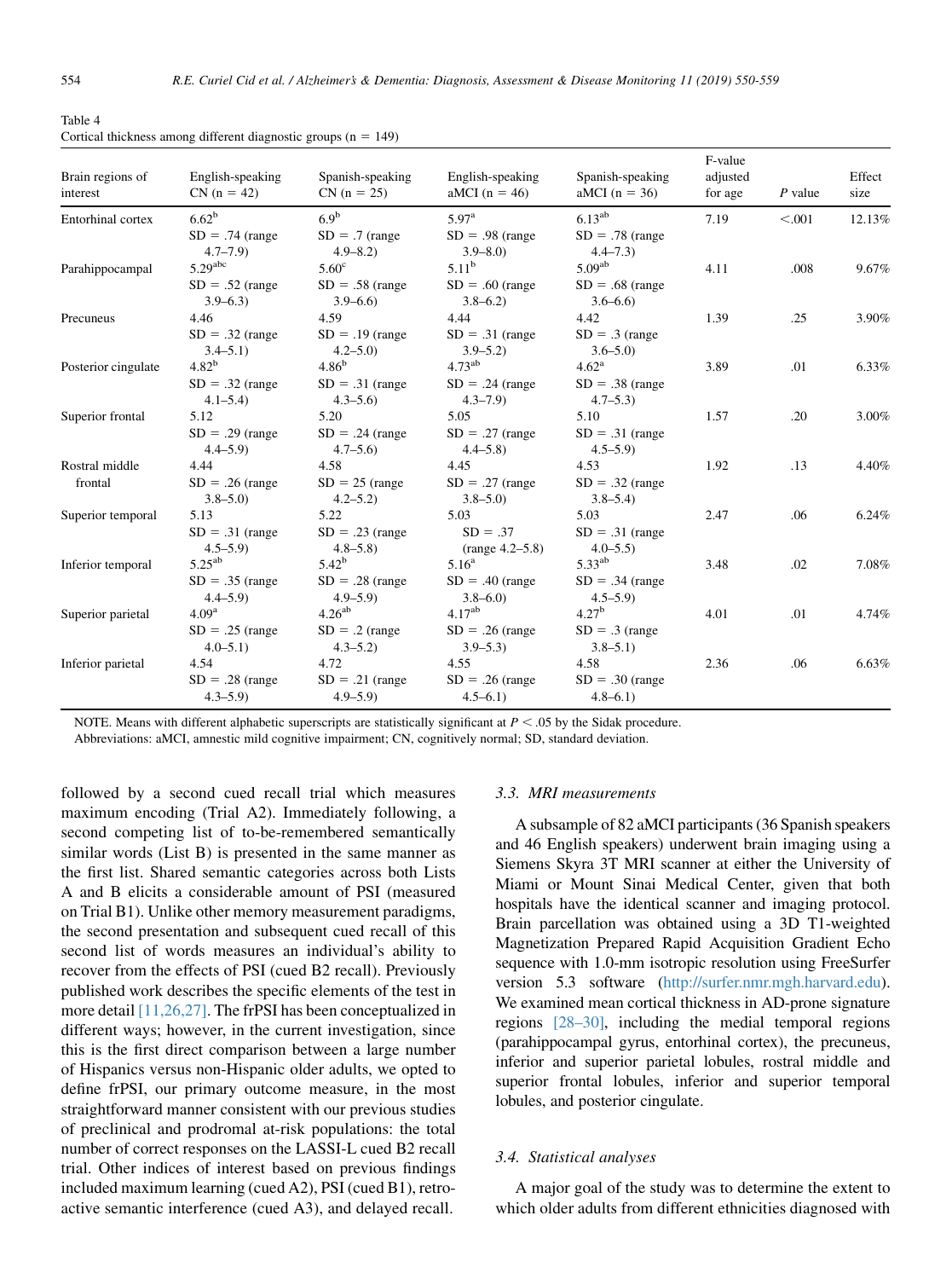Relationship between LASSI-L measures and cortical thickness in AD-prone brain regions in 36 Spanish speakers (SS) and 46 English speakers (ES) diagnosed with aMCI

| Brain regions of interest   | LASSI-B2 frPSI, Spanish<br>$(n = 36)$ ; English $(n = 46)$ | LASSI-A2 maximum storage,<br>Spanish ( $n = 36$ ); English<br>$(n = 46)$ | LASSI-B1 proactive semantic<br>interference, Spanish<br>$(n = 36)$ ; English $(n = 46)$ | LASSI-A3 retroactive<br>semantic interference,<br>Spanish ( $n = 36$ ); English<br>$(n = 46)$ |
|-----------------------------|------------------------------------------------------------|--------------------------------------------------------------------------|-----------------------------------------------------------------------------------------|-----------------------------------------------------------------------------------------------|
| ERC                         | SS: $r = 0.48, P = 0.003$                                  | SS: $r = 0.24$ , $P = .151$                                              | SS: $r = 0.13$ , $P = .465$                                                             | SS: $r = -0.12$ , $P = 0.489$                                                                 |
|                             | ES: $r = 0.48, P < .001$                                   | ES: $r = 0.53, P < .001$                                                 | ES: $r = 0.45, P = 0.002$                                                               | ES: $r = 0.14$ , $P = 0.35$                                                                   |
| Parahippocampal             | SS: $r = 0.19$ , $P = .266$                                | SS: $r = 0.08$ , $P = .664$                                              | SS: $r = -0.20$ , $P = .251$                                                            | SS: $r = -0.09$ , $P = .586$                                                                  |
|                             | ES: $r = 0.25$ , $P = .096$                                | ES: $r = 0.32, P = 0.029$                                                | ES: $r = 0.17$ , $P = .271$                                                             | ES: $r = 03$ , $P = .863$                                                                     |
| Precuneus                   | SS: $r = 0.45, P = 0.06$                                   | SS: $r = 0.16$ , $P = .351$                                              | SS: $r = 0.10, P = .569$                                                                | SS: $r = -0.06$ , $P = .752$                                                                  |
|                             | ES: $r = 0.52, P < .001$                                   | ES: $r = 0.34, P = 0.022$                                                | ES: $r = 0.28$ , $P = .060$                                                             | ES: $r = 0.03$ , $P = .870$                                                                   |
| Posterior cingulate         | SS: $r = -0.14$ , $P = .425$                               | SS: $r = -0.04$ , $P = .821$                                             | SS: $r = 0.28$ , $P = .060$                                                             | SS: $r = 0.03$ , $P = .266$                                                                   |
|                             | ES: $r = 0.48, P < .001$                                   | ES: $r = 0.42, P = 0.04$                                                 | ES: $r = 0.21, P = .164$                                                                | ES: $r = 0.16$ , $P = .300$                                                                   |
| Inferior parietal thickness | SS: $r = 0.13$ , $P = .466$                                | SS: $r = 0.09$ , $P = .585$                                              | SS: $r = -0.13$ , $P = .467$                                                            | SS: $r = -0.13$ , $P = .460$                                                                  |
|                             | ES: $r = 0.26$ , $P = .078$                                | ES: $r = 0.18$ , $P = .246$                                              | ES: $r = 0.11$ , $P = .489$                                                             | ES: $r = 0.01$ , $P = .952$                                                                   |
| Superior parietal           | SS: $r = 0.22$ , $P = .197$                                | SS: $r = 0.07$ , $P = .703$                                              | SS: $r = 0.17, P = .327$                                                                | SS: $r = -0.08$ , $P = .636$                                                                  |
|                             | ES: $r = 0.36, P = .015$                                   | ES: $r = 0.23$ , $P = .128$                                              | ES: $r = 0.34, P = 0.021$                                                               | ES: $r = -0.03$ , $P = .828$                                                                  |
| Rostral middle frontal      | SS: $r = -0.04$ , $P = .798$                               | SS: $r = .16$ , $P = .338$                                               | SS: $r = -0.02$ , $P = .893$                                                            | SS: $r = 0.06$ , $P = .726$                                                                   |
|                             | ES: $r = 0.10$ , $P = .503$                                | ES: $r = 0.04, P = .770$                                                 | ES: $r = 0.15$ , $P = .446$                                                             | ES: $r = 0.06, P = .679$                                                                      |
| Superior frontal            | SS: $r = 0.07$ , $P = .694$                                | SS: $r = 0.24$ , $P = .155$                                              | SS: $r = -0.17$ , $P = .322$                                                            | SS: $r = -0.11$ , $P = .535$                                                                  |
|                             | ES: $r = 0.22$ , $P = .147$                                | ES: $r = 0.04, P = .770$                                                 | ES: $r = 0.12$ , $P = .446$                                                             | ES: $r = 0.03$ , $P = .890$                                                                   |
| Inferior temporal           | SS: $r = 0.30, P = .080$                                   | SS: $r = 0.19$ , $P = .280$                                              | SS: $r = 0.17$ , $P = .313$                                                             | SS: $r = -0.17$ , $P = .325$                                                                  |
|                             | ES: $r = 0.47, P < 0.01$                                   | ES: $r = 0.46, P < .001$                                                 | ES: $r = 0.49, P < .001$                                                                | ES: $r = 0.11$ , $P = .455$                                                                   |
| Superior temporal           | SS: $r = 0.19$ , $P = .272$                                | SS: $r = 0.03$ , $P = .847$                                              | SS: $r = -0.08$ , $P = .665$                                                            | SS: $r = -0.15$ , $P = .398$                                                                  |
|                             | ES: $r = 0.49, P < 0.001$                                  | ES: $r = 0.51, P < .001$                                                 | ES: $r = 0.27$ , $P = 0.072$                                                            | ES: $r = 0.30, P = .045$                                                                      |

NOTE. P values represent an uncorrected two-tailed test of statistical significance. Bolded correlations are statistically significant at  $P \le 0.05$  for each language group for different measures after adjusting for false discovery rate (FDR) for each.

Abbreviations: aMCI, amnestic mild cognitive impairment; frPSI, failure to recover from proactive semantic interference; LASSL-L, Loewenstein-Acevedo Scale of Semantic Interference and Learning.

aMCI could be differentiated from their cognitively normal counterparts on LASSI-L indices, particularly the one that measures frPSI. A second goal was to determine the extent to which cognitive performance on the measure is associated with cortical thinning in AD-prone brain regions. We examined demographic variables using a series of one-way analyses of variance models and chi-square analyses. To compare English-speaking and Spanish-speaking aMCI with cognitively normal groups on various LASSI-L measures, we employed analyses of covariance (ANCOVA) models using age, sex, and level of education as covariates. Conservative post hoc tests on adjusted means were conducted with the Sidak procedure, to control for multiple comparisons, at  $P \leq .05$ . We conducted a series of Pearson analyses adjusting  $P$  values to account for the false discovery rate [\[31\]](#page-9-0) associated with each LASSI-L index that correlated with 10 MRI regional cortical thickness measures for each ethnic/language group. While unadjusted  $P$  values were presented (see Table 5) for each correlation coefficient, only corrected P values of  $P \leq .05$  after correction for false discovery rate were considered statistically significant, and this was denoted by using bolded font.

#### 4. Results

<span id="page-5-0"></span>Table 5

There were significant group differences in age, educational attainment, sex, and MMSE scores [\(Table 1](#page-2-0)). Post hoc tests employing the Tukey's honestly significant difference procedure showed that cognitively normal Spanish speakers were younger than Spanish-speaking participants diagnosed with aMCI. English-speaking cognitively normal participants were also older than the Spanish-speaking cognitively normal group. The aMCI English-speaking cohort had more males than females, while the other groups consisted of predominantly females. There were no significant differences in male-to-female ratios. There were group differences in educational attainment, where English-speaking cognitively normal participants were more educated than Spanish-speaking groups. English-speaking and Spanish-speaking aMCI groups evidenced equivalent MMSE scores, but as expected, these were lower than the two cognitively normal groups, which did not differ in their MMSE total score.

## 4.1. Comparative performance on different LASSI-L measures

To examine the comparative performance of Englishspeaking cognitively normal, Spanish-speaking cognitively normal, English-speaking aMCI, and Spanish-speaking aMCI groups on different LASSI-L indices, we conducted a series of one-way ANCOVAs with age, education, and sex as covariates in all models. Since all ANCOVA analyses yielded statistically significant results at  $P \leq .001$ , we conducted a series of conservative post hoc tests employing the Sidak procedure at  $P \leq .05$ .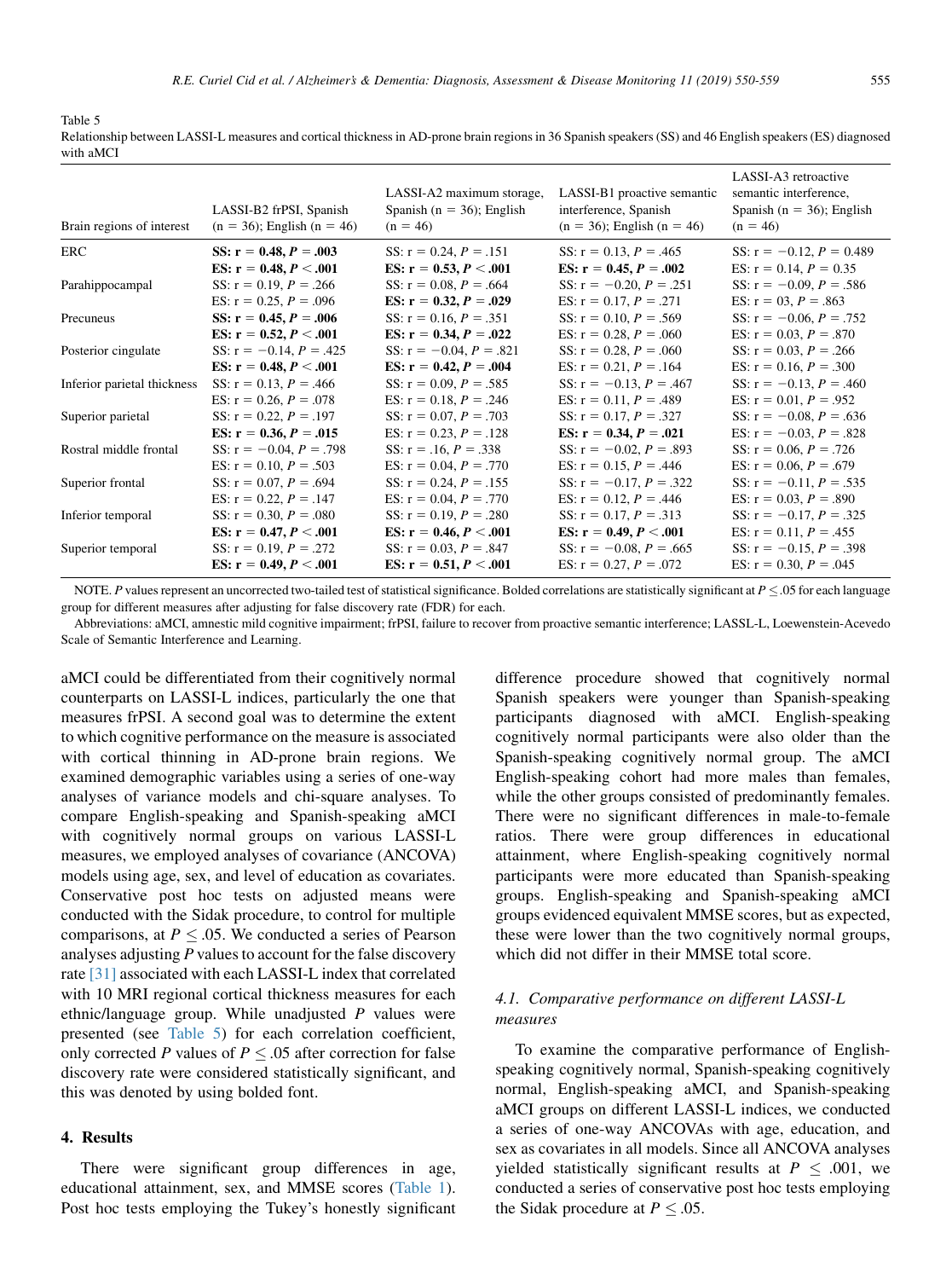All cognitively normal participants obtained equivalent scores on the LASSI-L measure tapping maximum learning of List A targets (cued A2), PSI (cued recall of List B1), frPSI (cued recall of List B2), and delayed recall [\(Table 2\)](#page-3-0). Spanish-speaking cognitively normal participants obtained lower scores on a measure susceptible to retroactive semantic interference (cued Recall A3) as compared to their English-speaking counterparts. Retroactive semantic interference occurs when newly learned material interferes with the recall of previously learned material.

English-speaking aMCI participants scored lower than English-speaking cognitively normal participants on all LASSI-L measures. Spanish-speaking aMCI participants scored lower than Spanish-speaking cognitively normal participants on measures of maximum learning, frPSI, and delayed recall but evidenced equivalent scores on cued B1 (measuring PSI) and cued A3 (retroactive semantic interference). Finally, despite frPSI differentiating cognitively normal participants from aMCI participants across culture/language groups, this cognitive marker was more impaired in the non-Hispanic cohort (Englishspeaking aMCI participants).

Another indicator of semantic interference is the number of semantic intrusion errors on each list. These errors are calculated as a percentage of total responses exhibited on cued A2 recall (maximum learning), cued B1 recall (PSI), cued B2 recall (frPSI), and cued A3 recall (retroactive semantic interference) ([Table 3](#page-3-0)). Across culture/language groups, aMCI made more errors on indices sensitive to PSI and frPSI than their cognitively normal counterparts. English-speaking aMCI exhibited a higher percentage of semantic intrusions on A3 cued recall (a measure of retroactive semantic interference) than individuals in the English-speaking cognitively normal group. In contrast, Spanish-speaking aMCI persons exhibited a higher percentage of semantic intrusions than their Spanishspeaking cognitively normal counterparts on cued A2 (maximum learning of List A).

## 4.2. Cortical thickness in Hispanic and non-Hispanic diagnostic groups

There were statistically significant group differences in cortical thickness in the entorhinal cortex, parahippocampal gyrus, posterior cingulate, and superior parietal regions at  $P \leq .01$  among the four diagnostic groups ([Table 4](#page-4-0)). Post hoc tests of means indicated that cognitively normal Spanish-speaking and English-speaking individuals evidenced similar nonstatistically significant values in these regions. Similarly, Spanish-speaking and English-speaking MCI participants also achieved comparable and nonstatistically significant values. English-speaking aMCI participants evidenced less cortical thickness in the entorhinal cortex than cognitively normal counterparts of both cultures/languages. Conversely, Spanish-speaking cognitively normal older adults had greater cortical thickness than both aMCI groups in the parahippocampus. Finally, Spanish-speaking cognitively normal participants had greater cortical thickness than Spanish-speaking aMCI participants in the posterior cingulate.

## 4.3. Associations between LASSI-L subscales and cortical thickness in aMCI

We examined the associations between cortical thickness in AD-prone regions and different LASSI-L measures among 36 Spanish-speaking and 46 English-speaking participants diagnosed as aMCI.

All Spanish-speaking and English-speaking aMCI participants exhibited moderately strong associations between frPSI and cortical thickness in the entorhinal cortex  $(r = 0.48; P = .003$  and  $r = 0.48; P = .001$ , respectively) and precuneus (r = 0.45;  $P = .006$  and r = 0.52;  $P < .001$ , respectively) [\(Table 5\)](#page-5-0). English-speaking aMCI participants demonstrated additional associations between frPSI and cortical thickness in the posterior cingulate  $(r = 0.48;$  $P = .001$ ; inferior temporal (r = 0.47;  $P = .001$ ), superior temporal ( $r = 0.49$ ;  $P = .001$ ), and superior parietal regions  $(r = 0.46; P = .015)$ . Further, for these participants, maximum encoding of List A2 also showed statistically significant associations with the entorhinal cortex, parahippocampus, precuneus, posterior cingulate, and inferior and superior temporal regions (range of r values from 0.32 to 0.53). For English-speaking participants diagnosed with aMCI, the only statistically significant association was between B1 cued recall (PSI) and cortical thickness in the inferior temporal regions  $(r = 0.49)$ ;  $P = .001$ ). All of the aforementioned correlations remained statistically significant after correction for false discovery rate.

#### 5. Discussion

This is the first investigation to directly compare the performance of predominantly Spanish-speaking older adults who identify as Hispanic with predominantly English-speaking counterparts who identify as non-Hispanic on the LASSI-L, a cognitive stress test that assesses memory using a semantic interference paradigm. We sought to expand upon previous investigations of the LASSI-L that demonstrated the instrument's efficacy in detecting preclinical and prodromal AD and its association with early biological markers brain pathology [\[12–14\]](#page-8-0). In the present study, we specifically examined the relationship between frPSI and cortical thickness in AD-prone brain regions.

Even after statistical adjustment for demographic factors, all cognitively normal participants obtained equivalent scores on all LASSI-L subscales with the exception of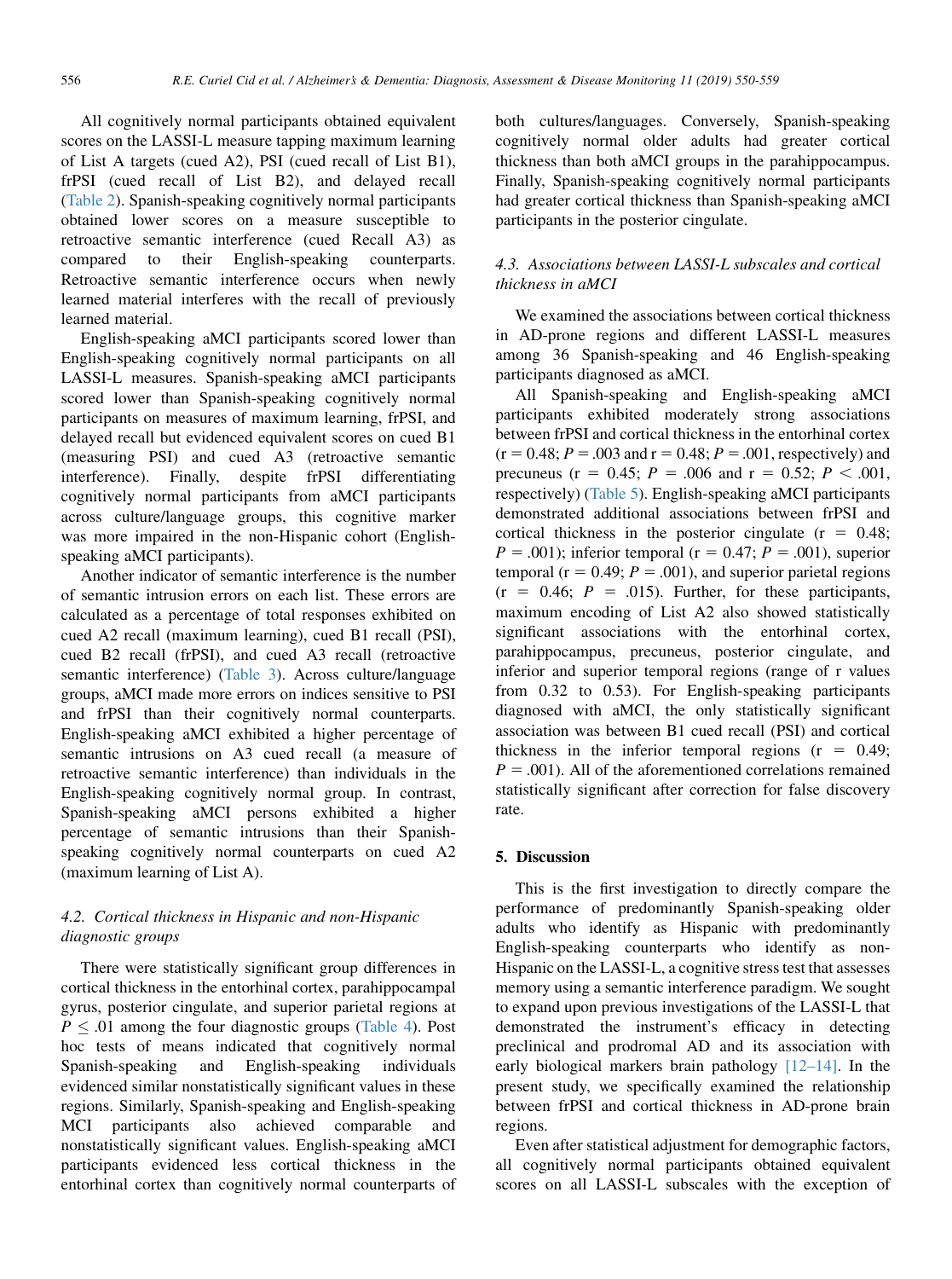performance on a subscale that taps retroactive semantic interference. Cognitively normal individuals outperformed participants with aMCI on subscales measuring maximum encoding (A2 cued recall), recovery from PSI (B2 cued recall), and delayed recall. These findings support the ability of the LASSI-L to discriminate individuals with normal cognition from older adults diagnosed with aMCI across two ethnic groups. Notably, the deficits noted in this heterogeneous population of predominantly Spanishspeaking Hispanics in the U.S. were similar to a recent study conducted in Spain showing that the LASSI-L effectively discriminated between patients diagnosed with aMCI or probable AD from healthy elderly Spanish controls [\[16\].](#page-8-0) As noted by Loewenstein et al. [\[11\],](#page-8-0) both PSI and the failure to recover from the effects of PSI (frPSI) can be observed in normal aging, MCI, and dementia. The value of measuring frPSI, in particular, is that the vast majority of individuals with normal cognition are able to recover from the semantic interference effect when given another opportunity to learn to the competing list, while a significant number of older adults diagnosed with MCI (particularly those with underlying AD brain pathology) do not recover from the performance deficit observed as a result of PSI. Therefore, it is not that frPSI is absent in normal aging, but rather, that these effects are accentuated among persons with amyloid load and other manifestations of neurodegeneration in the brain  $[12-14]$ . The inability to accurately recollect target exemplars in the semantic network and difficulties with source memory have long been associated with AD pathology [\[11\]](#page-8-0).

In the present study, after correction for false discovery rate, cortical thinning in AD-vulnerable brain regions among aMCI participants such as the entorhinal cortex and the precuneus, two of the earliest affected brain regions in AD revealed moderately strong relationships with frPSI deficits, regardless of the culture/language group. In addition, for predominantly English-speaking aMCI participants specifically, frPSI deficits were also associated with cortical thinning in the posterior cingulate, superior and inferior temporal, and superior parietal regions. Given less propensity to exhibit frPSI than their English-speaking counterparts, it is possible that Hispanic individuals had an attenuated relationship with other AD-prone clinical regions. Another possibility is that English-speaking aMCI participants may have had a predominant neocortical subtype of AD as opposed to Spanish speakers who may have had more of a limbic predominant subtype. Although beyond the scope of the present study, this is an interesting finding which may be worthy of further research. Cortical thinning in both the entorhinal cortex and precuneus suggests that frPSI deficits are associated with brain pathology in prodromal AD states. It should be noted that even though the association between the cortical thickness measures,

such as the entorhinal cortices and LASSI-L indices, yielded total explained variance that was relatively modest  $( $30\%$ ), these correlations in fact represent$ relatively robust relationships in the neuroimaging literature. This likely reflects the fact that LASSI-L performance is not only related to the structural integrity of the brain region but may also be related to unmeasured factors, such as the presence of amyloid load, tau burden, synaptic dysfunction, neuroinflammation, and so forth. This is always an issue when comparing a cognitive test, which measures more functional parameters, to brain volume or cortical thickness tap structure rather than function. Future studies should include multimodal imaging including fMRI, tau, and amyloid positron emission tomography/computed tomography.

The current investigation represents the first direct comparison of Hispanic and non-Hispanic elders in the U.S. using a cognitive stress test and adds to the literature regarding the clinical characterization of aging Hispanics with MCI [\[32\]](#page-9-0). Strengths of the current investigation include a large sample size, carefully diagnosed participants, and the use of MRI cortical thickness measures. We also included statistical adjustments for demographic variables (i.e., education, and so forth) and controlled for the large number of MRI and LASSI-L comparisons using adjustments to account for false discovery rate, which increases confidence in our findings.

Potential weaknesses included the lack of cerebrospinal fluid or neuroimaging measures of amyloid and tau burden, as well as functional biomarkers such as fMRI. It was also not possible to compare the LASSI-L to other commonly used neuropsychological measures, which unlike the LASSI-L, were used to diagnose as doing so would lead to circularity in argument.

The current findings indicate that performance on various LASSI-L subscales have clinical diagnostic utility in Hispanics older adults at risk for developing AD. Particularly important is the relationship between the cognitive marker, frPSI, and cortical thinning in hallmark brain regions affected in AD. Longitudinal follow-up of these and additional ethnically diverse participants should provide further clarity regarding the ability of the LASSI-L to predict progression of cognitive decline over time.

## Acknowledgments

This research was funded by the National Institute on Aging Grant 1 R01 AG047649-01A1 (David Loewenstein, PI), 5 P50 AG047726602 1Florida Alzheimer's Disease Research Center (Todd Golde, PI), and National Science Foundation awarded to Malek Adjouadi under NSF grants CNS-1532061, CNS-0959985, CNS-1551221, and HRD- 0833093.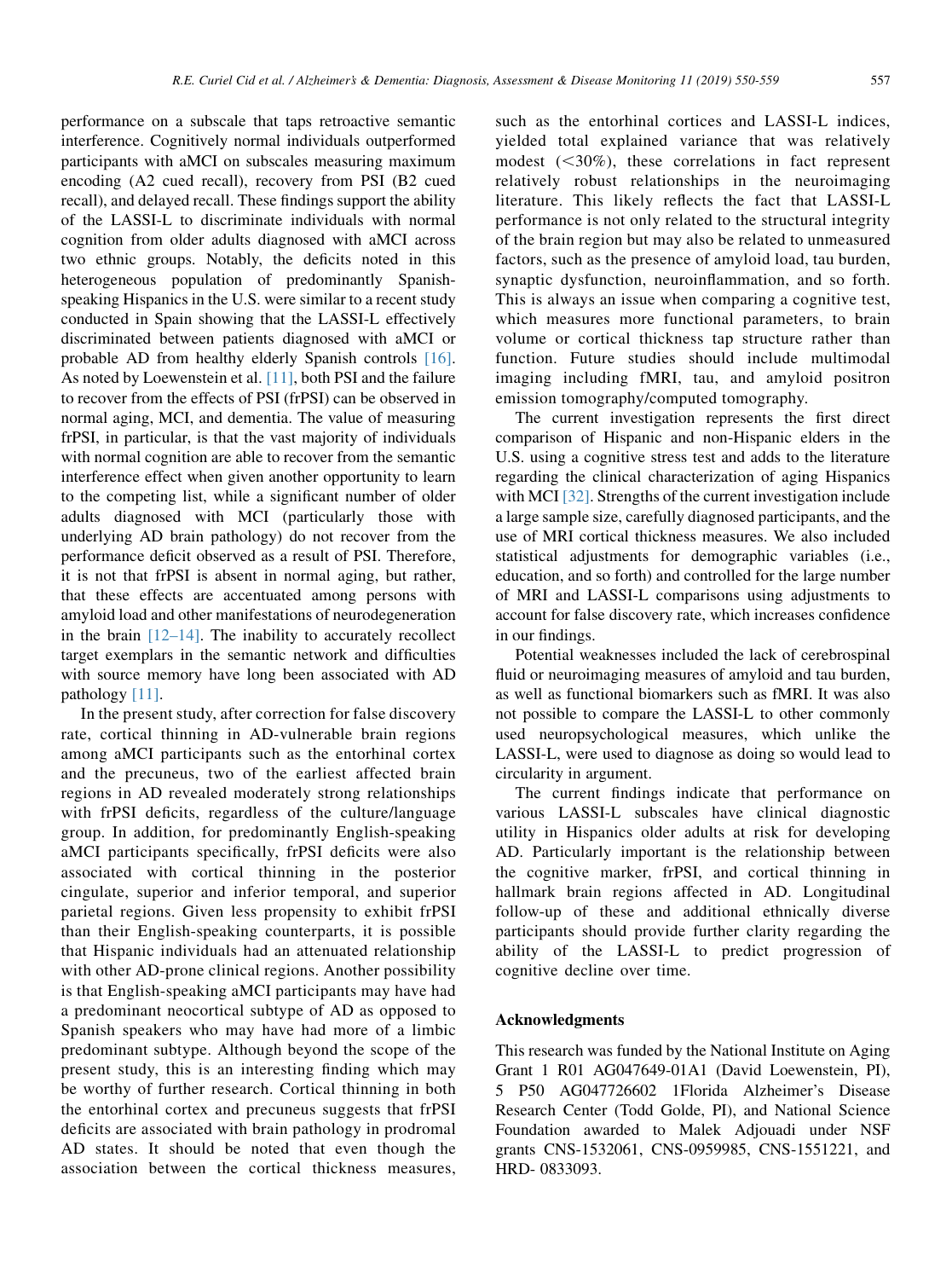## <span id="page-8-0"></span>RESEARCH IN CONTEXT

- 1. Systematic review: Hispanics represent the fastest growing minority group in the nation. As the population ages, the field needs culturally fair cognitive outcome measures sensitive enough to detect prodromal Alzheimer's disease. The current investigation represents the first direct comparison of Hispanic and non-Hispanic elders using the Loewenstein-Acevedo Scale of Semantic Interference and Learning (LASSI-L), a cognitive stress test, sensitive to memory changes that occur in the mild cognitive impairment (MCI) stage or before.
- 2. Interpretation: Performance deficits on various LASSI-L indices differentiated persons with normal cognition from those with amnestic MCI, across both culture/language groups and LASSI-L performance was associated with cortical thinning in Alzheimer's disease–prone regions.
- 3. Future directions: This large sample included Hispanics from diverse Latin American countries who performed similar to Spanish-speaking elderly in Spain, which suggests that the findings may be generalizable to heterogeneous groups of Hispanics throughout the U.S. and adds to theexisting literature about the clinical characterization of aging Hispanics with MCI.

#### References

- [1] [West LA, Cole S, Goodkind D, He W. 65](http://refhub.elsevier.com/S2352-8729(19)30042-9/sref1)+ [in the United States: 2010.](http://refhub.elsevier.com/S2352-8729(19)30042-9/sref1) [US Census Bureau; 2014. p. 23–212](http://refhub.elsevier.com/S2352-8729(19)30042-9/sref1).
- [2] [Brookmeyer R, Johnson E, Ziegler-Graham K, Arrighi HM.](http://refhub.elsevier.com/S2352-8729(19)30042-9/sref2) [Forecasting the global burden of Alzheimer's disease. J Alzheimer's](http://refhub.elsevier.com/S2352-8729(19)30042-9/sref2) [Dement 2007;3:186–91.](http://refhub.elsevier.com/S2352-8729(19)30042-9/sref2)
- [3] [Hebert LE, Scherr PA, L Bienias J, Bennett DA, Evans DA. Alzheimer](http://refhub.elsevier.com/S2352-8729(19)30042-9/sref3) [disease in the US population: prevalence estimates using the 2000](http://refhub.elsevier.com/S2352-8729(19)30042-9/sref3) [census. Arch Neurol 2003;60:1119–22](http://refhub.elsevier.com/S2352-8729(19)30042-9/sref3).
- [4] [US Alzheimer's Association. Alzheimer's disease facts and figures.](http://refhub.elsevier.com/S2352-8729(19)30042-9/sref4) [J Alzheimer's Dement 2010;6:158–94.](http://refhub.elsevier.com/S2352-8729(19)30042-9/sref4)
- [5] [Manly JJ. Advantages and disadvantages of separate norms for African](http://refhub.elsevier.com/S2352-8729(19)30042-9/sref5) [Americans. Clin Neuropsychologist 2005;19:270–5](http://refhub.elsevier.com/S2352-8729(19)30042-9/sref5).
- [6] [Ardila A. Impact of culture in neuropsychological assessment. In:](http://refhub.elsevier.com/S2352-8729(19)30042-9/sref6) [Uzzell B, Pont](http://refhub.elsevier.com/S2352-8729(19)30042-9/sref6)ó[n M, Ardila A, eds. International Handbook of](http://refhub.elsevier.com/S2352-8729(19)30042-9/sref6) [Cross-Cultural Neuropsychology. 2nd ed. New Jersey: Lawrence;](http://refhub.elsevier.com/S2352-8729(19)30042-9/sref6) [2013](http://refhub.elsevier.com/S2352-8729(19)30042-9/sref6).
- [7] [Rogler LH, Malgady RG, Rodriguez O. Hispanics and Mental Health:](http://refhub.elsevier.com/S2352-8729(19)30042-9/sref7) [A Framework for Research. Florida: Krieger; 1989.](http://refhub.elsevier.com/S2352-8729(19)30042-9/sref7)
- [8] [Cherner M, Suarez P, Lazzaretto D, Fortuny LAI, Mindt MR,](http://refhub.elsevier.com/S2352-8729(19)30042-9/sref8) [Dawes S, et al. Demographically corrected norms for the brief](http://refhub.elsevier.com/S2352-8729(19)30042-9/sref8) [visuospatial memory test-revised and Hopkins verbal learning](http://refhub.elsevier.com/S2352-8729(19)30042-9/sref8) [test-revised in monolingual Spanish speakers from the US–Mexico](http://refhub.elsevier.com/S2352-8729(19)30042-9/sref8) [border region. Arch Clin Neuropsychol 2007;22:343–53.](http://refhub.elsevier.com/S2352-8729(19)30042-9/sref8)
- [9] [Dotson VM, Kitner-Triolo M, Evans MK, Zonderman AB.](http://refhub.elsevier.com/S2352-8729(19)30042-9/sref9) [Literacy-based normative data for low socioeconomic status African](http://refhub.elsevier.com/S2352-8729(19)30042-9/sref9) [Americans. Clin Neuropsychologist 2008;22:989–1017](http://refhub.elsevier.com/S2352-8729(19)30042-9/sref9).
- [10] [Steinberg BA, Bieliauskas LA, Smith GE, Ivnik RJ, Malec JF. Mayo's](http://refhub.elsevier.com/S2352-8729(19)30042-9/sref10) [Older Americans normative studies: Age-and IQ-adjusted norms for](http://refhub.elsevier.com/S2352-8729(19)30042-9/sref10) [the auditory verbal learning test and the visual spatial learning test.](http://refhub.elsevier.com/S2352-8729(19)30042-9/sref10) [Clin Neuropsychologist 2005;19:464–523.](http://refhub.elsevier.com/S2352-8729(19)30042-9/sref10)
- [11] [Loewenstein DA, Curiel RE, Duara R, Buschke H. Novel cognitive](http://refhub.elsevier.com/S2352-8729(19)30042-9/sref11) [paradigms for the detection of memory impairment in preclinical](http://refhub.elsevier.com/S2352-8729(19)30042-9/sref11) [Alzheimer's disease. J Assess 2018;25:348–59](http://refhub.elsevier.com/S2352-8729(19)30042-9/sref11).
- [12] [Loewenstein DA, Curiel RE, Greig MT, Bauer RM, Rosado M,](http://refhub.elsevier.com/S2352-8729(19)30042-9/sref12) [Bowers D, et al. A novel cognitive stress test for the detection of](http://refhub.elsevier.com/S2352-8729(19)30042-9/sref12) [preclinical Alzheimer disease: discriminative properties and relation](http://refhub.elsevier.com/S2352-8729(19)30042-9/sref12) [to amyloid load. J Geriatr Psychiatry 2016;24:804–13](http://refhub.elsevier.com/S2352-8729(19)30042-9/sref12).
- [13] [Loewenstein DA, Curiel RE, DeKosky S, Bauer RM, Rosselli M,](http://refhub.elsevier.com/S2352-8729(19)30042-9/sref13) [Guinjoan SM, et al. Utilizing semantic intrusions to identify amyloid](http://refhub.elsevier.com/S2352-8729(19)30042-9/sref13) [positivity in mild cognitive impairment. J Neurol 2018;91:e976–84.](http://refhub.elsevier.com/S2352-8729(19)30042-9/sref13)
- [14] [Loewenstein DA, Curiel RE, Wright C, Sun X, Alperin N, Crocco E,](http://refhub.elsevier.com/S2352-8729(19)30042-9/sref14) [et al. Recovery from proactive semantic interference in mild cognitive](http://refhub.elsevier.com/S2352-8729(19)30042-9/sref14) [impairment and normal aging: relationship to atrophy in brain regions](http://refhub.elsevier.com/S2352-8729(19)30042-9/sref14) [vulnerable to Alzheimer's disease. J Alzheimers Dis 2017;56:1119–26](http://refhub.elsevier.com/S2352-8729(19)30042-9/sref14).
- [15] [Matias-Guiu JA, Cabrera-Mart](http://refhub.elsevier.com/S2352-8729(19)30042-9/sref15)í[n MN, Curiel RE, Valles-Salgado M,](http://refhub.elsevier.com/S2352-8729(19)30042-9/sref15) [Rognoni T, Moreno-Ramos T, et al. Comparison between FCSRT](http://refhub.elsevier.com/S2352-8729(19)30042-9/sref15) [and LASSI-L to detect early stage Alzheimer's disease. J Alzheimer's](http://refhub.elsevier.com/S2352-8729(19)30042-9/sref15) [Dis 2018;61:103–11.](http://refhub.elsevier.com/S2352-8729(19)30042-9/sref15)
- [16] [Mat](http://refhub.elsevier.com/S2352-8729(19)30042-9/sref16)ías-Guiu JA, Curiel RE, Rognoni T, Walles-Salgado M, Fernan[dez-Matarrubia M, Hariramani R, et al. Validation of the Spanish](http://refhub.elsevier.com/S2352-8729(19)30042-9/sref16) [version of the LASSI-L for diagnosing mild cognitive impairment](http://refhub.elsevier.com/S2352-8729(19)30042-9/sref16) [and Alzheimer's disease. J Alzheimer's Dis 2017;56:733–42.](http://refhub.elsevier.com/S2352-8729(19)30042-9/sref16)
- [17] [S](http://refhub.elsevier.com/S2352-8729(19)30042-9/sref17)ánchez SM, Abulafia C, Duarte-Abritta B, de Guevara M, [Castro MN, Drucaroff L, et al. Failure to recover from proactive](http://refhub.elsevier.com/S2352-8729(19)30042-9/sref17) [semantic interference and abnormal limbic connectivity in](http://refhub.elsevier.com/S2352-8729(19)30042-9/sref17) [asymptomatic, middle-aged offspring of patients with late-onset](http://refhub.elsevier.com/S2352-8729(19)30042-9/sref17) [Alzheimer's disease. J Alzheimer's Dis 2017;60:1183–93](http://refhub.elsevier.com/S2352-8729(19)30042-9/sref17).
- [18] [Morris JC. The Clinical Dementia Rating \(CDR\): current version and](http://refhub.elsevier.com/S2352-8729(19)30042-9/sref18) [scoring rules. J Neurol 1993;43:2412–4](http://refhub.elsevier.com/S2352-8729(19)30042-9/sref18).
- [19] [Folstein MF, Folstein SE, McHugh PR. Mini-mental state: a practical](http://refhub.elsevier.com/S2352-8729(19)30042-9/sref19) [method for grading the cognitive state of patients for the clinician.](http://refhub.elsevier.com/S2352-8729(19)30042-9/sref19) [J Psychiatr res 1975;12:189–98.](http://refhub.elsevier.com/S2352-8729(19)30042-9/sref19)
- [20] [Benedict RH, Schretlen D, Groninger L, Brandt J. Hopkins verbal](http://refhub.elsevier.com/S2352-8729(19)30042-9/sref20) [learning test–revised: normative data and analysis of inter-form and](http://refhub.elsevier.com/S2352-8729(19)30042-9/sref20) [test-retest reliability. Clin Neuropsychologist 1998;12:43–55.](http://refhub.elsevier.com/S2352-8729(19)30042-9/sref20)
- [21] [Beekly DL, Ramos EM, Lee WW, Deitrich WD, Jacka ME, Wu J, et al.](http://refhub.elsevier.com/S2352-8729(19)30042-9/sref21) [The National Alzheimer's Coordinating Center \(NACC\) database: the](http://refhub.elsevier.com/S2352-8729(19)30042-9/sref21) [uniform data set. Alzheimer Dis Assoc Disord 2007;21:249–58](http://refhub.elsevier.com/S2352-8729(19)30042-9/sref21).
- [22] [Binetti G, Magni E, Cappa SF, Padovani A, Bianchetti A,](http://refhub.elsevier.com/S2352-8729(19)30042-9/sref22) [Trabucchi M. Semantic memory in Alzheimer's disease: an analysis](http://refhub.elsevier.com/S2352-8729(19)30042-9/sref22) [of category fluency. J Clin Exp Neuropsychol 1995;17:82–9](http://refhub.elsevier.com/S2352-8729(19)30042-9/sref22).
- [23] [Wechsler D. Wechsler Adult Intelligence Scale–. 4th ed. Texas: NCS](http://refhub.elsevier.com/S2352-8729(19)30042-9/sref23) [Pearson; 2008 \(WAIS–IV\).](http://refhub.elsevier.com/S2352-8729(19)30042-9/sref23)
- [24] [Brislin RW. Back-translation for cross-cultural research. J Cross](http://refhub.elsevier.com/S2352-8729(19)30042-9/sref24)[cultural Psychology 1970;1:185–216](http://refhub.elsevier.com/S2352-8729(19)30042-9/sref24).
- [25] [Reitan RM. Validity of the Trail Making Test as an indicator of organic](http://refhub.elsevier.com/S2352-8729(19)30042-9/sref25) [brain damage. Percept Mot Skills 1958;8:271–6](http://refhub.elsevier.com/S2352-8729(19)30042-9/sref25).
- [26] [Curiel RE, Crocco E, Acevedo A, Duara R, Agron J, Loewenstein DA.](http://refhub.elsevier.com/S2352-8729(19)30042-9/sref26) [A new scale for the evaluation of proactive and retroactive interference](http://refhub.elsevier.com/S2352-8729(19)30042-9/sref26) [in mild cognitive impairment and early Alzheimer's disease. J Aging](http://refhub.elsevier.com/S2352-8729(19)30042-9/sref26) [2013;1:1000102](http://refhub.elsevier.com/S2352-8729(19)30042-9/sref26).
- [27] [Crocco E, Curiel RE, Acevedo A, Czaja S, Loewenstein DA. An](http://refhub.elsevier.com/S2352-8729(19)30042-9/sref27) [evaluation of deficits in semantic cueing and proactive and retroactive](http://refhub.elsevier.com/S2352-8729(19)30042-9/sref27) [interference as early features of Alzheimer's disease. J Geriatr](http://refhub.elsevier.com/S2352-8729(19)30042-9/sref27) [Psychiatry 2014;22:889–97](http://refhub.elsevier.com/S2352-8729(19)30042-9/sref27).
- [28] [Dickerson BC, Bakkour A, Salat DH, Feczko E, Pacheco J, Greve DN,](http://refhub.elsevier.com/S2352-8729(19)30042-9/sref28) [et al. The cortical signature of Alzheimer's disease: regionally specific](http://refhub.elsevier.com/S2352-8729(19)30042-9/sref28) [cortical thinning relates to symptom severity in very mild to mild AD](http://refhub.elsevier.com/S2352-8729(19)30042-9/sref28) [dementia and is detectable in asymptomatic amyloid-positive individ](http://refhub.elsevier.com/S2352-8729(19)30042-9/sref28)[uals. Cereb Cortex 2009;19:497–510](http://refhub.elsevier.com/S2352-8729(19)30042-9/sref28).